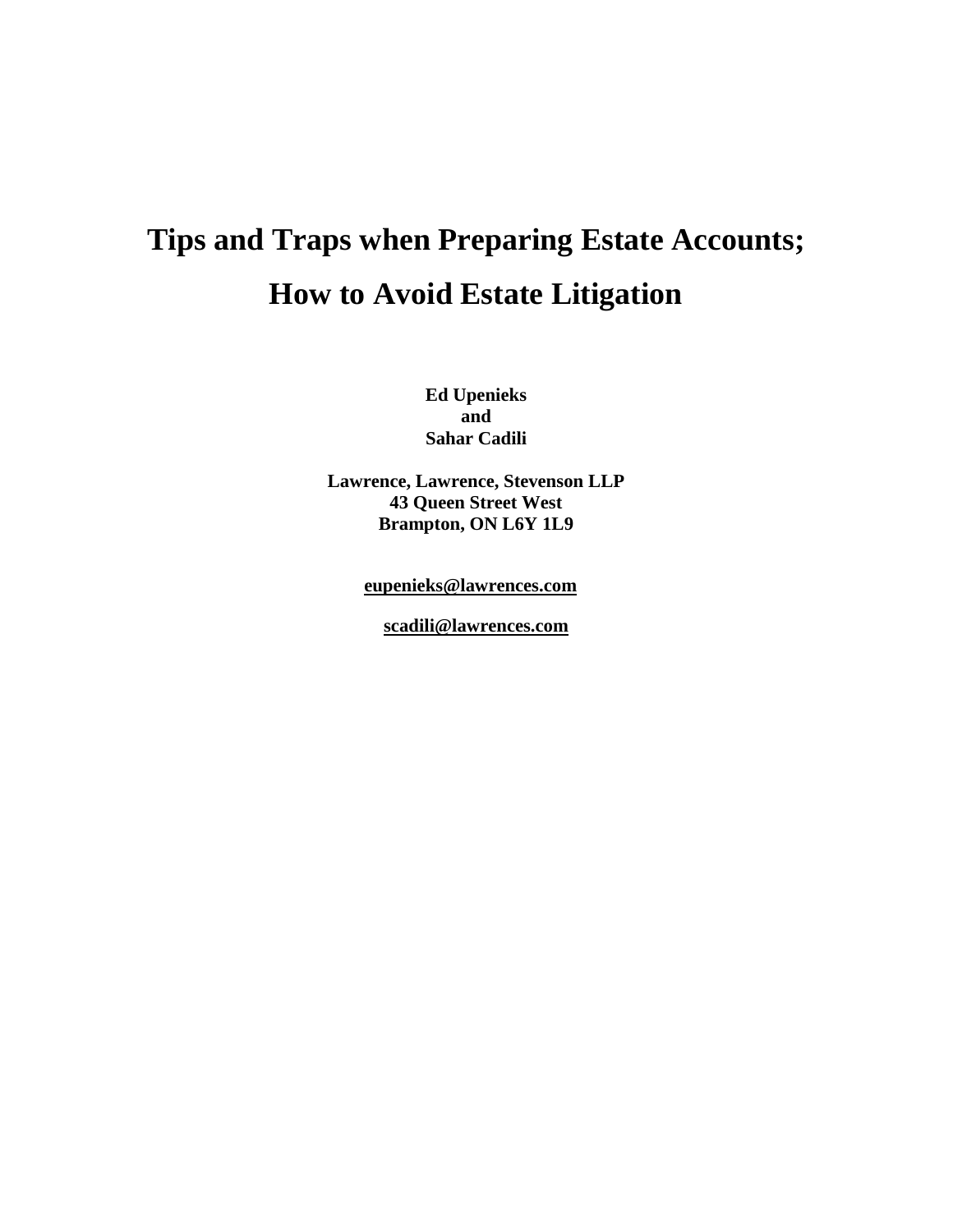## **1. Introduction**

Estate litigation often means thousands, even hundreds of thousands of dollars in legal fees and a significant delay in the administration of an estate. In addition to possibly depleting the assets of an estate, estate litigation often destroys families and relationships. At times, the total monies spent in legal fees is not much less than the value of the entire estate.

While estate litigation involving will challenges is fairly common, a significant amount of estate litigation involves estate accounting and the propriety of the conduct of executors and trustees in the management and administration of an estate. Some litigation is unavoidable, particularly where there has been mismanagement or a breach of trust by the executor or trustee. However, a significant amount of litigation can be avoided by maintaining proper estate accounting and understanding the role of an executor or trustee of an estate.<sup>1</sup>

#### **2. The Role of an Executor or Trustee and Estate Accounting**

An estate trustee is appointed pursuant to a will. The estate trustee's role comes with numerous duties including managing and administering the estate. All estate trustees, however, are subject to a common law fiduciary duty to act in the best interest of the beneficiaries. This fiduciary duty also requires that estate trustees maintain proper accounts and be ready to fully account to the beneficiaries on the administration and management of the estate assets. $2$ 

A passing of accounts is a formal procedure developed by the courts for reviewing and approving the accounting and conduct of estate trustees. An estate trustee can be compelled to

 $1$  The focus of this paper is the role of an executor and estate trustee appointed in a will. Attorneys for Property may also be required to pass their accounts. Many of the same principles apply as for an executor and estate trustee. 2 *Sandford v. Porter* (1889), 16 O.A.R. 565 (Ont. C.A.)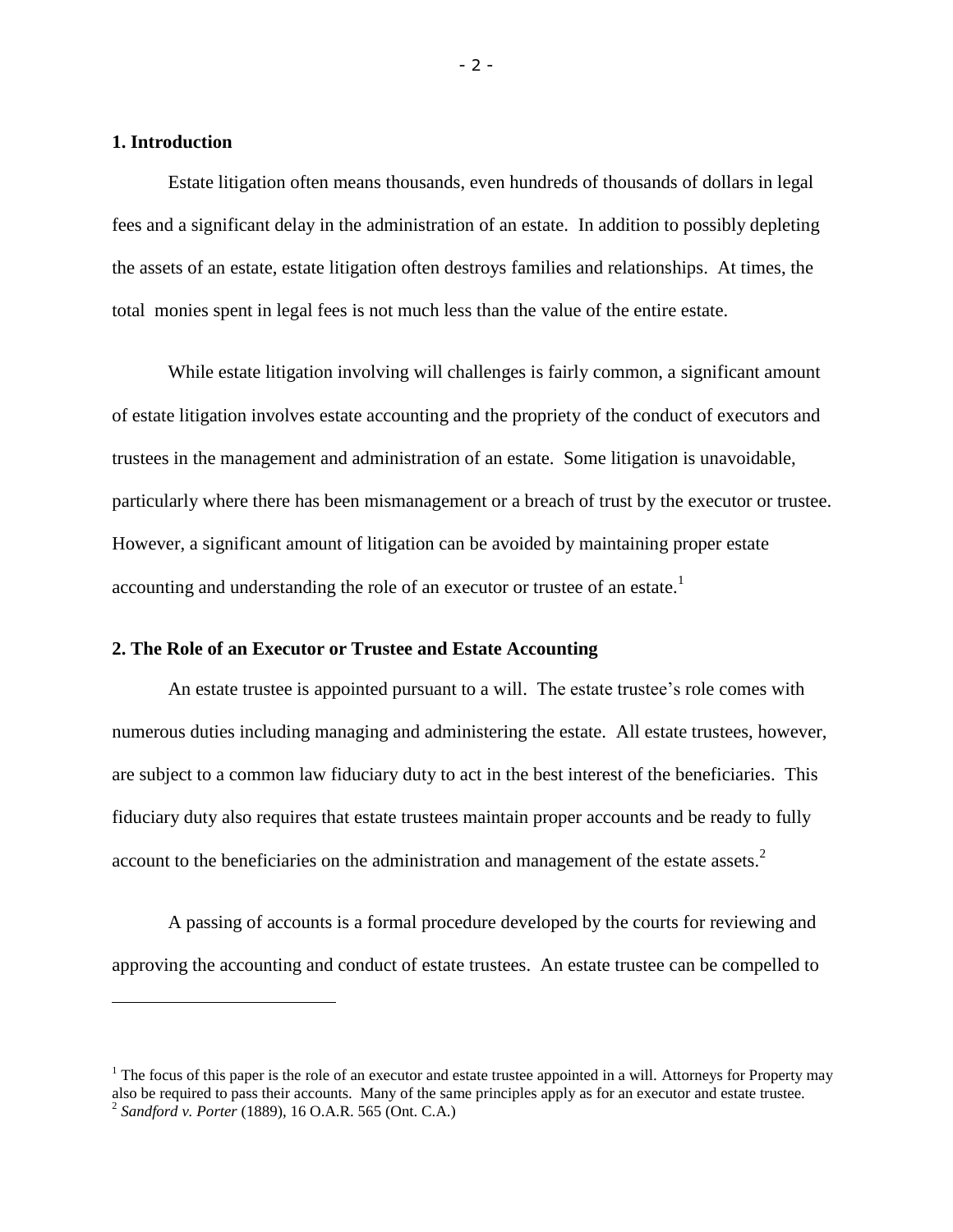pass accounts by anyone having a financial interest in the estate.<sup>3</sup> It is not mandatory for an estate trustee to formally apply to the court to pass accounts, unless, generally speaking, the beneficiaries of the estate are minors or incapable of managing their affairs. Although a formal passing is not a mandatory requirement, it is prudent for an estate trustee to prepare accounts in the same manner and with the same level of detail required by the court in order to fulfill their fiduciary obligations as estate trustees and to protect themselves from personal liability. It is best to assume that a formal passing will be required at some future date and to prepare the accounts and gather documentation from the outset. After all, it is much easier to prepare accounts and gather documentation at an early stage, when the estate is being administered than when suddenly being called upon to do it in a short period of time.

#### **3. Tips and Traps and Avoiding Estate Litigation**

#### **a) Plan to Avoid Litigation Altogether**

Often, estate litigation can be avoided with some pre-planning and having a carefully crafted estate plan in place. This includes ensuring that the proper advisors are retained, that an experienced lawyer prepares the will, that the appropriate executor(s) are appointed, that potential conflict or animosity between beneficiaries and/or estate trustee(s) is anticipated and foreclosed, and that the estate plan be regularly reviewed and updated to take into account any changes that may lead to conflict. Having family meetings and communicating with the beneficiaries and estate trustees can in itself also avoid "surprises" that may result in litigation in

<sup>3</sup> *Ontario Rules of Civil Procedure* R.R.O. 1990, Reg 194, (hereinafter "*Rules of Civil Procedure")* Rule 74.15(1)(h).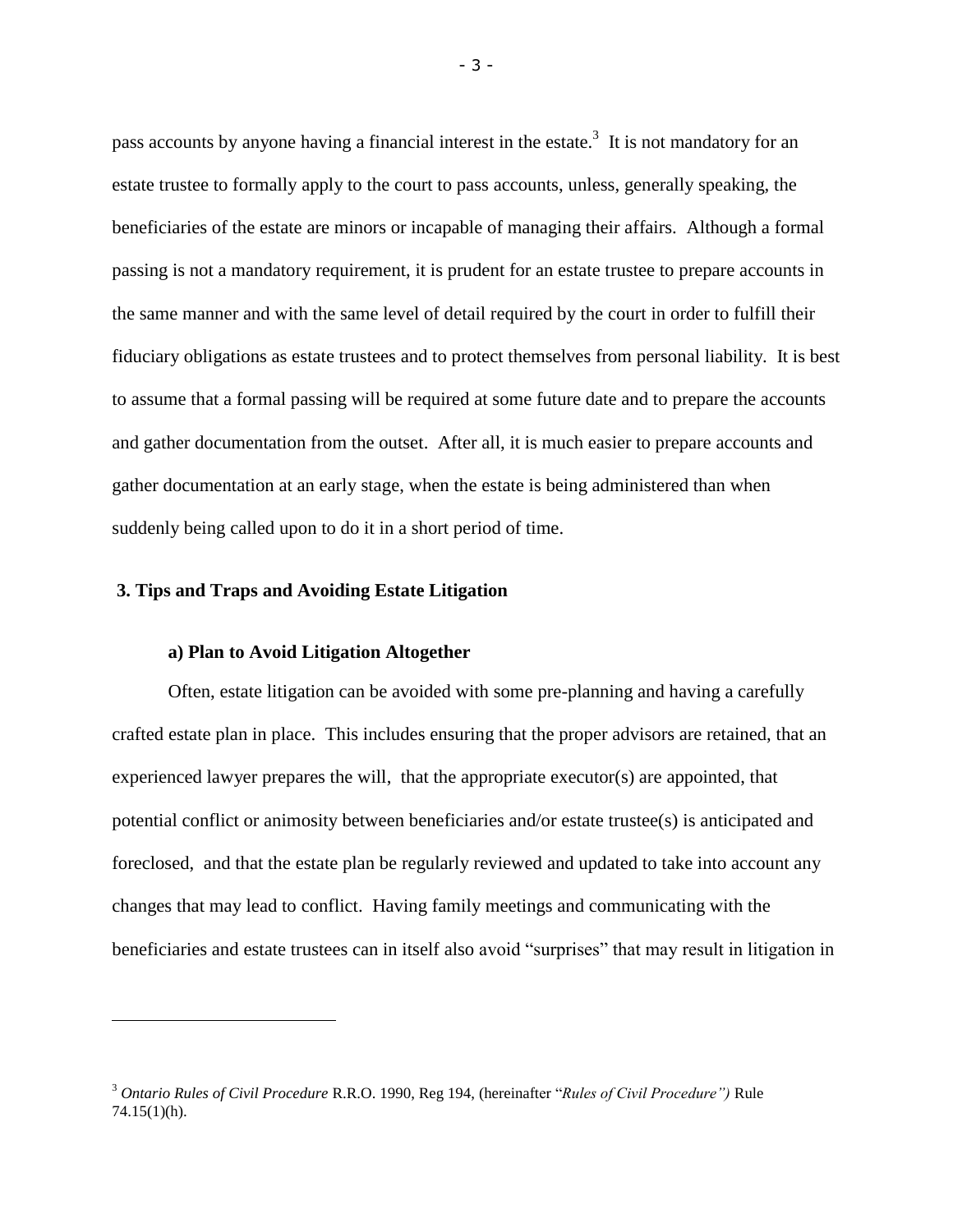the future or may alert one to some issues or likely sources of conflict which may end up being litigious.

#### **b) Knowing the Will's Terms and Complying With its Terms**

An estate trustee's authority is derived from the will. The estate trustee must administer and manage an estate in accordance with the will. Knowing the will, complying strictly with its terms, and obtaining the proper advice when unsure about certain matters is key to avoiding allegations of impropriety, mismanagement or even fraud against an estate trustee.

Furthermore, familiarity with the will's provisions is important as the will is what dictates the types of accounts that have to be kept. For example, where a trust is established in the will or instructions are given as to investments, the estate trustee would have to prepare separate trust statements, or ensure investments are only in permitted instruments.

# **c) Proper Record Keeping**

Estate trustees are required to keep detailed accounts which contain the following information:

- a) A statement of assets at the date of death;
- b) A statement of all monies received. Capital receipts and income receipts have to be recorded separately;
- c) a statement of all monies disbursed. Capital disbursements and income disbursements have to be recorded separately as well;
- d) A statement of investment accounts, if any;
- e) A statement of all estate assets that have not been realized;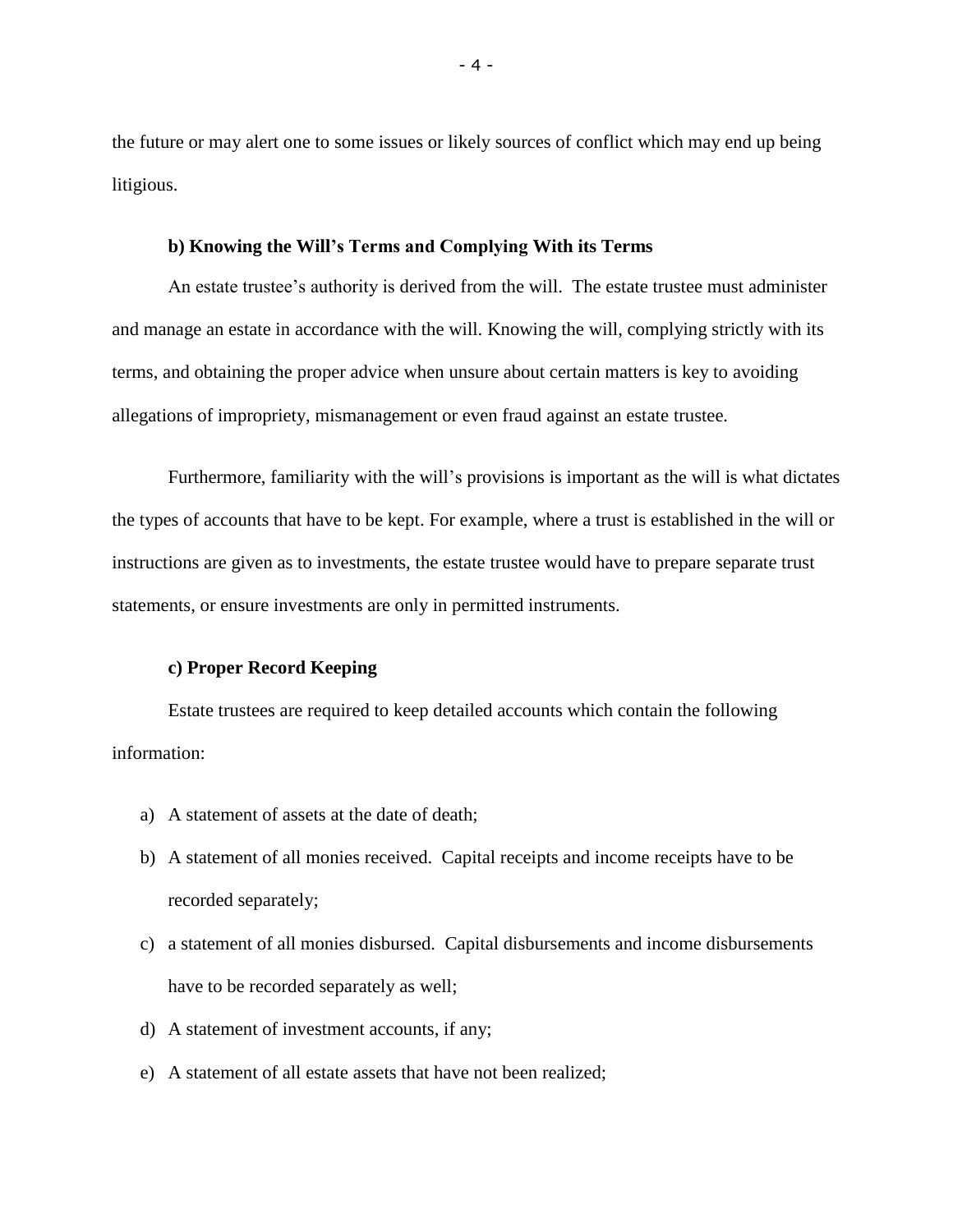- f) A statement of all estate money and investments;
- g) A statement of all liabilities, including contingent liabilities;
- h) A statement of compensation claimed by estate trustee; and
- i) Such other statements and information as the court requires.<sup>4</sup>

In addition to the information above, estate trustees should also maintain all source documents including bank statements, duplicate deposit slips, cancelled cheques, receipt confirmations and vouchers to support the records or accounts that are maintained by them.<sup>5</sup> Improper record keeping, delay in the provision of accounting information, or providing accounts that do not provide sufficient detail or even failing to provide back-up documentation when requested can raise suspicions and may lead to expensive and acrimonious litigation.<sup>6</sup> Transparency is fundamental to avoiding allegations of impropriety or mismanagement by estate trustees.

## **d) Seeking Beneficiaries' Consent or Court Approval**

It may be prudent to obtain beneficiaries' written consent or court approval prior to making a major decision or making a contentious payment out of the estate account. One of the highly litigated areas in estate accounting is improper or unsubstantiated disbursements.

In *DeLorenzo v. Beresh*, 2010 ONSC 5655 (CanLII), the estate trustee paid legal fees out of the estate account for litigation between him and the beneficiaries related to the question of

<sup>5</sup> *De Vries v. Resetar et al*, 2010 ONSC 2602 (CanLII);

-

 $4$  *Widdifields on Executors and Trustees*,  $6<sup>th</sup>$  ed., Chapter 14 (Toronto: Carswell, 2002) at 14.3.2(a) – 14.4.1

*Zimmerman v. Fenwick* (The Estate of Signe Kirsten McMichael) [2010] O.J. 2162. 6 *Ibid*.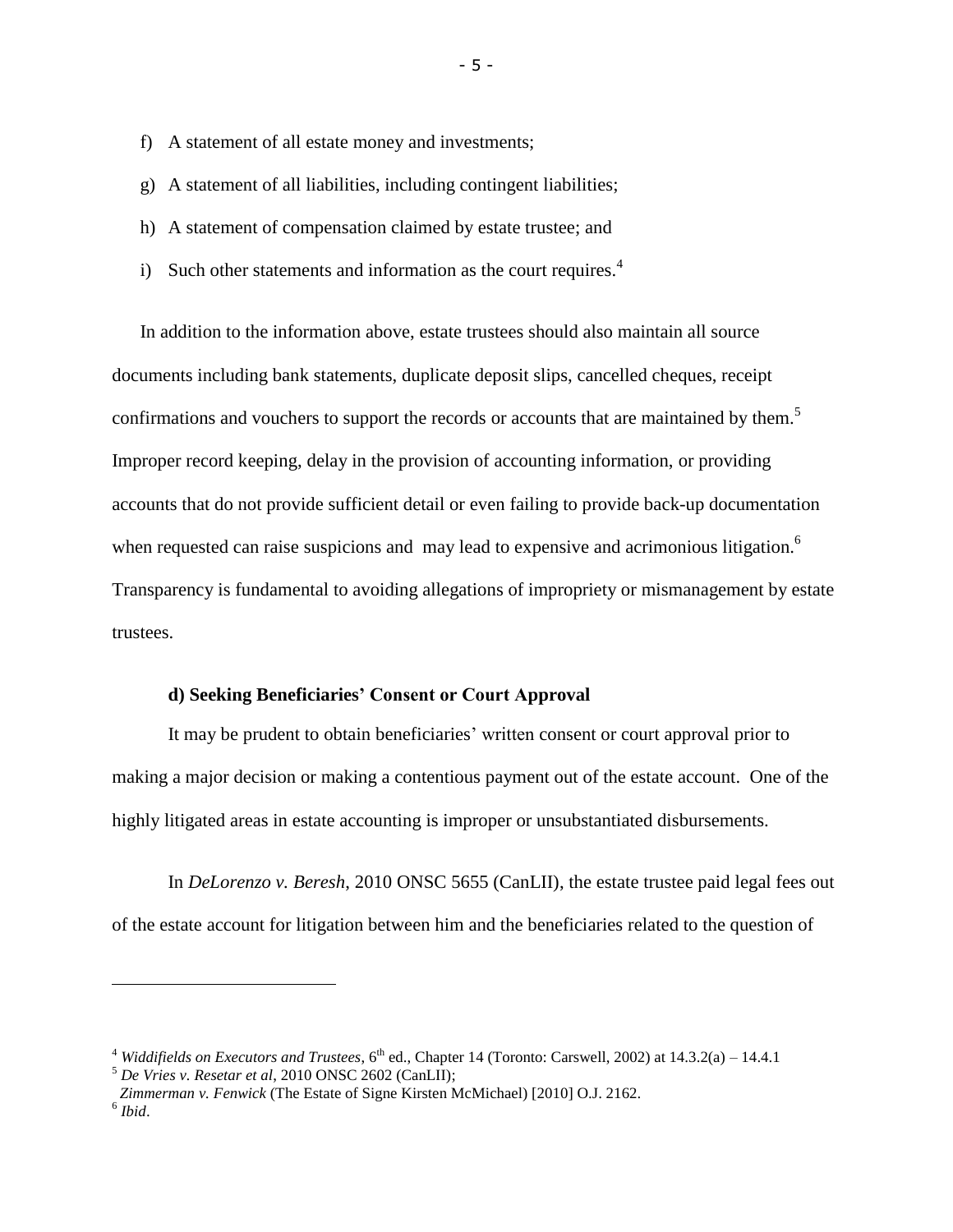whether or not the trustee had properly discharged his duties, including timely steps to pass his accounts. The estate trustee did not obtain the consent of the beneficiaries or the court's approval for the payment of such fees. The court found that since the outcome of the litigation may very well have a bearing as to what costs each of the parties should be required to bear, it was improper for the estate trustee to have paid the legal fees out of the estate without obtaining the beneficiaries' consent. The court ordered the estate trustee to personally repay the estate for amounts paid for legal fees in the litigation.<sup>7</sup>

Further, the court has specific procedures for applying for the court's directions by way of an Application for the Court's Opinion, Advice or Direction which is available in respect of the administration of the estate of a deceased person or the execution of a trust by way of an Application or Motion for Directions which is available to "any person who appears to have a financial interest in an estate".<sup>8</sup> These procedures allow an estate trustee to obtain directions or approval from the court on a specific course of action. Estate trustees are compensated for legal fees incurred by an estate trustee in bringing such court applications provided that the expenses were incurred on behalf of the trust or estate and were not incurred as a result of the estate trustees misconduct or for defending the estate trustee's personal interests.<sup>9</sup>

<sup>7</sup> *DeLorenzo v. Beresh*, 2010 ONSC 5655 (CanLII), para. 23 and 24.

<sup>8</sup> *Rules of Civil Procedure*, *supra*, Rule 14.05(3)(a) and 75.06(1).

<sup>9</sup> *Georganes v. Bludd*, 2014 ONSC 4655 (CanLII)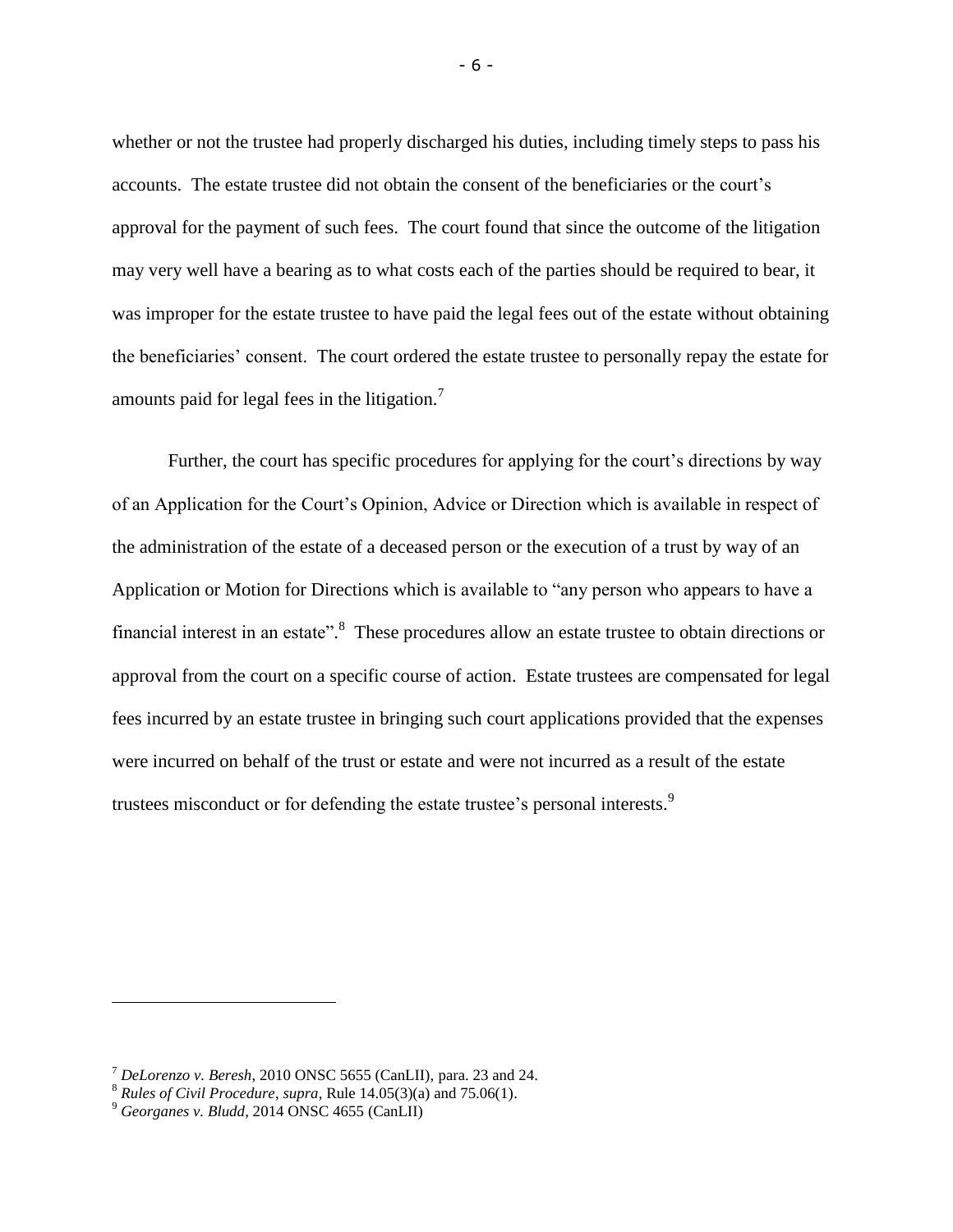#### **e) Impropriety in Payment of Executor Compensation**

One of the highly litigated estate accounting issues is executor compensation. The right to compensation to an estate trustee is derived from Section 61of the *Trustee Act*.<sup>10</sup> Section 61 states that a trustee is entitled to compensation based on a "fair and reasonable allowance for his care, pains and trouble, and his time expanded in or about the estate". There are no statutory guidelines to determine how compensation is to be calculated. Compensation can also be fixed in the will. Where the compensation is not fixed, the general rule is that compensation is to be calculated by considering the five following factors:

- the size of the trust;
- the care and responsibility involved;
- the time occupied in performing the duties;
- the skill and ability shown; and
- $\bullet$  the success resulting from the administration.<sup>11</sup>

The rule of thumb is that an executor is entitled to compensation equal to 5% of the value of the estate (2.5 % on assets or income coming into the executor's hands and 2.5% on all payments out of the estate). However, that amount can be increased by an application to the court or agreement with the beneficiaries or even decreased depending on the circumstances and the five factors set out above.

<sup>10</sup> *Trustee Act*, R.S.O. 1990, c. T. 23, sections 23(2) and 61.

<sup>11</sup> *Jeffery Estate, Re* (1990), 39 E.T.R. 173 (Ont. Surr. Ct.)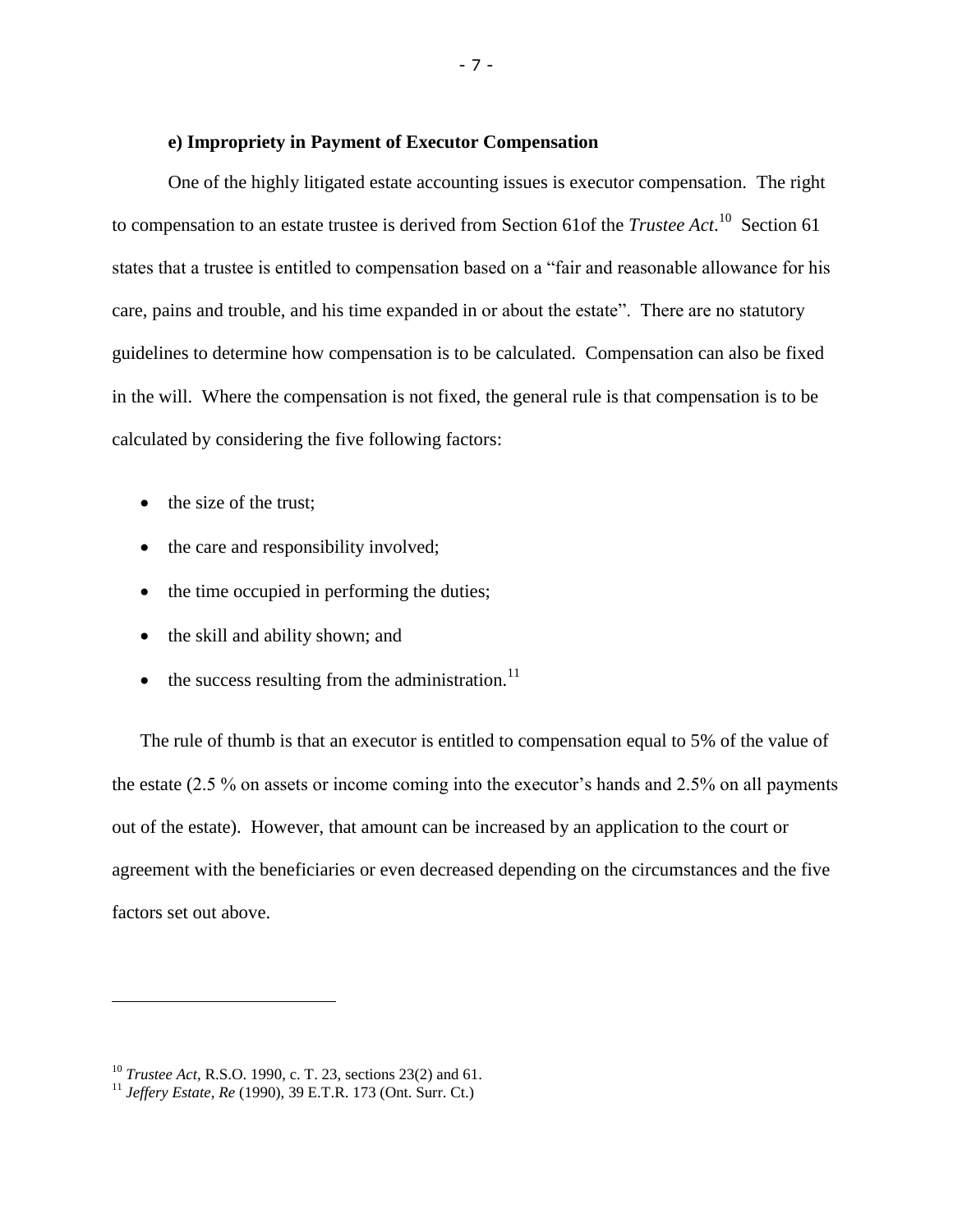Executors are permitted a period of one year from the date of the death (sometimes referred to as the "executor's year") to gather in and realize estate assets. Where the administration of the estate takes longer than a year, the executor may also seek approval for a care and management fee of 2/5 of 1% of the average annual value of the estate assets. This is however not appropriate where delays in administering the estate are caused by the executor.

Executors' compensation is intended to compensate the executor for doing their work as executors. It is important to keep time records or dockets of time spent doing executor's work to support a claim for compensation or increased compensation.

Where an executor hires a person or an agent to do executor's work, any fees charged in connection with such services are to be deducted from the executor's compensation. The fees charged by solicitors in doing executors work, such as writing ordinary letters, attending to pay premiums on policies, banking, and performing services which a layperson is able to do are deducted from executor's compensation.<sup>12</sup> Further, the fees for the preparation of accounts in court format for a Passing of Accounts are usually deducted from the executor's compensation.<sup>13</sup>

As for the preparation of income tax returns, traditionally, income tax returns are considered executor's work and fees charged by an accountant in connection with the preparation of income tax returns are deducted from the trustee's compensation.<sup>14</sup> This is not always the case, however,

<sup>12</sup> *Sharp v. Lush* (1879), 10 Ch.D. 468, apld.

<sup>13</sup> *Re Goldlust Estate*, (1991), 44 E.T.R. 97 (O.C.G.D.)

<sup>14</sup> *Re Briand Estate*, (1995), 10 E.T.R. (2d) 99 (O.C.G.D.)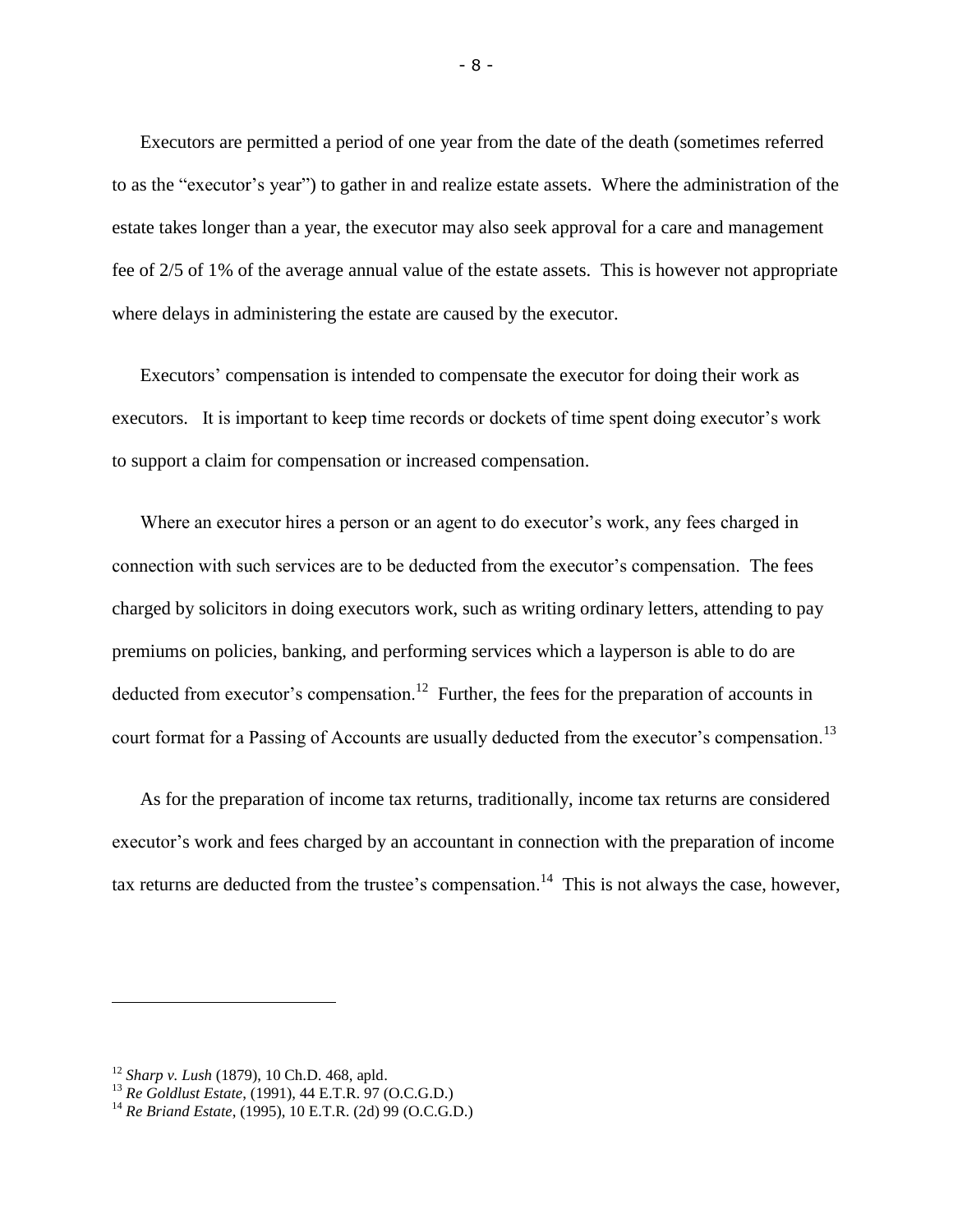and the court in *Re Holt Estate*, held that the question of who should pay for the preparation of tax returns should be decided on a case by case basis due to the diversity among estates.<sup>15</sup>

It is important to note that unless the will specifically states otherwise, an estate trustee can only receive compensation when the amount of compensation has been consented to by all of the beneficiaries or the court fixes the amount of compensation. To take compensation prior to obtaining consent or court approval is referred to as "pre-taking" and is considered improper and can lead to expensive litigation.<sup>16</sup>

The payment of executor compensation without obtaining the consent of the beneficiaries can lead to litigation against the estate trustee. <sup>17</sup> In *Zucker Estate*, the deceased left an estate valued at approximately \$43,000,000. Two executors were appointed as executors and estate trustees of the will, Kevey Leibow and an accountant by the name of Michael Moore who was a partner at the firm Taylor Leibow LLP.

Over the course of the administration of the estate, Mr. Leibow was paid \$500,000 in executor compensation and Mr. Moore received \$2,397,424.34 in executor's compensation. Approximately \$1,182,439.54 that was received by Mr. Moore was transferred to the firm due to Mr. Moore's partnership agreement with the firm. The firm at all times knew that Mr. Moore was performing executor services for the estate and approved him doing that work. A specific accounting code entitled "executor compensation" was set up in the accounting firms' records to allow Mr. Moore to docket his time working on the estate. Mr. Moore used the firm's resources

<sup>15</sup> *Re Hold Estate*, (1994), 2 E.T.R. (2d) 163 (O.C.G.D.)

<sup>16</sup> *Re Pilo Estate* [1998] O.J. No. 4521 (O.C.G.D.)

<sup>17</sup> *Zucker Estate*, 2012 ONSC 2262 (CanLII)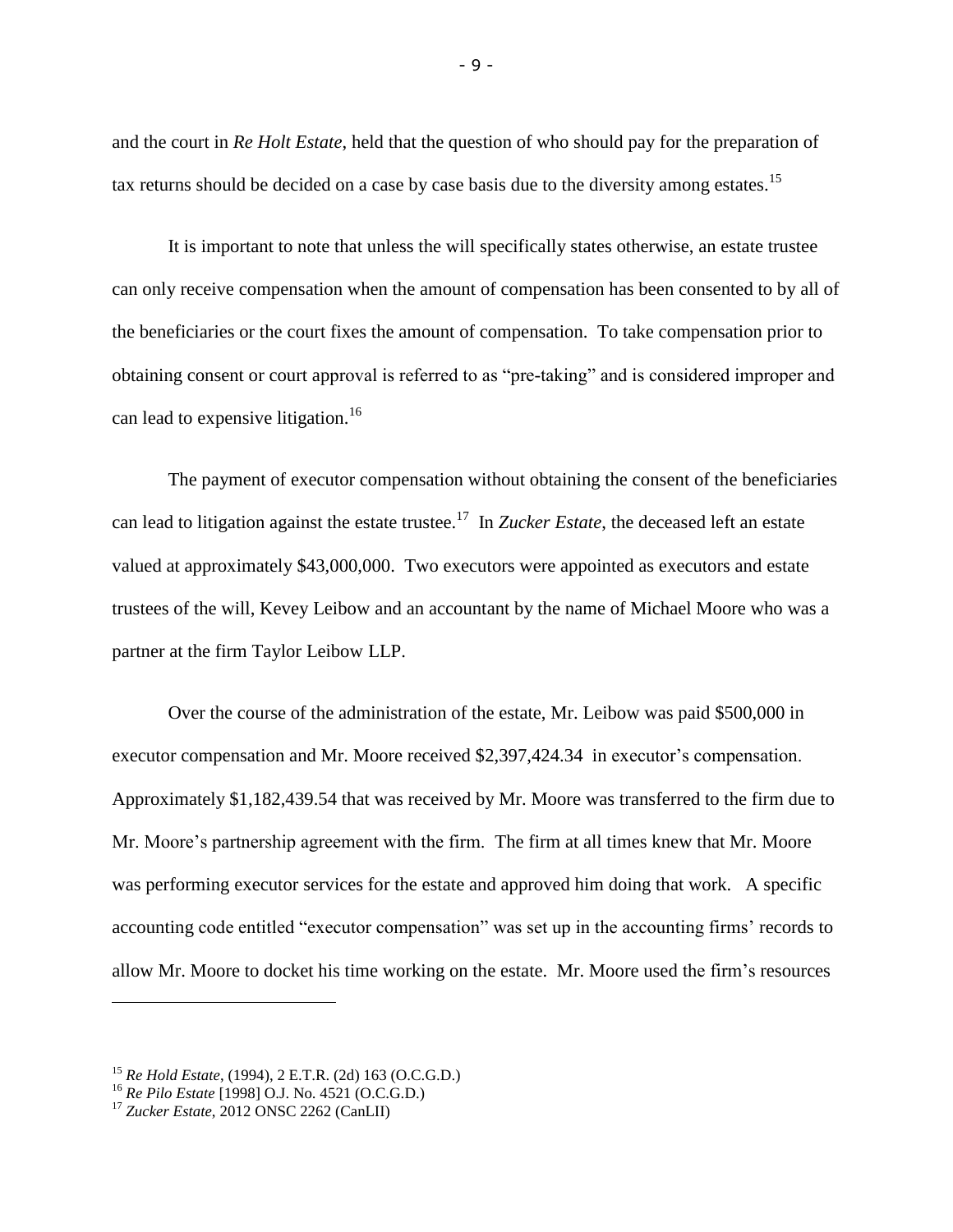to administer the estate, including the computer system, copy machines, fax machines, emails, courier services and support staff and sent letters dealing with estate matters on the firm's letterhead. The money received by the accounting firm as executor and trustee compensation for Mr. Moore's executor services were added to the firm's general revenues and allocated out to the partners as with any other firm revenue.

The beneficiaries commenced proceedings to, among other things, compel Mr. Moore and Mr. Leibow to pass accounts and repay executors compensation. In addition, there was a subsequent motion whereby the accounting firm itself, was also added as a party to the proceedings because the court found that the accounting firm needed to be added to adjudicate the matter effectively and to determine the firm's liability to the beneficiaries for Mr. Moore's actions.

On that motion, there were 7 counsel who appeared in court to argue the motion to add the accounting firm as a party, and thus, the legal fees were substantial, to say the least.

This case is an expensive lesson on "pre-taking" and the importance of obtaining the consent of all beneficiaries before taking compensation. It is a reminder that such conduct may leave the executor in the middle of a lawsuit, with a reported decision detailing their conduct forming part of the public record, thousands of dollars in legal fees and having to repay the beneficiaries the monies taken in excess of what would have been an appropriate executor compensation.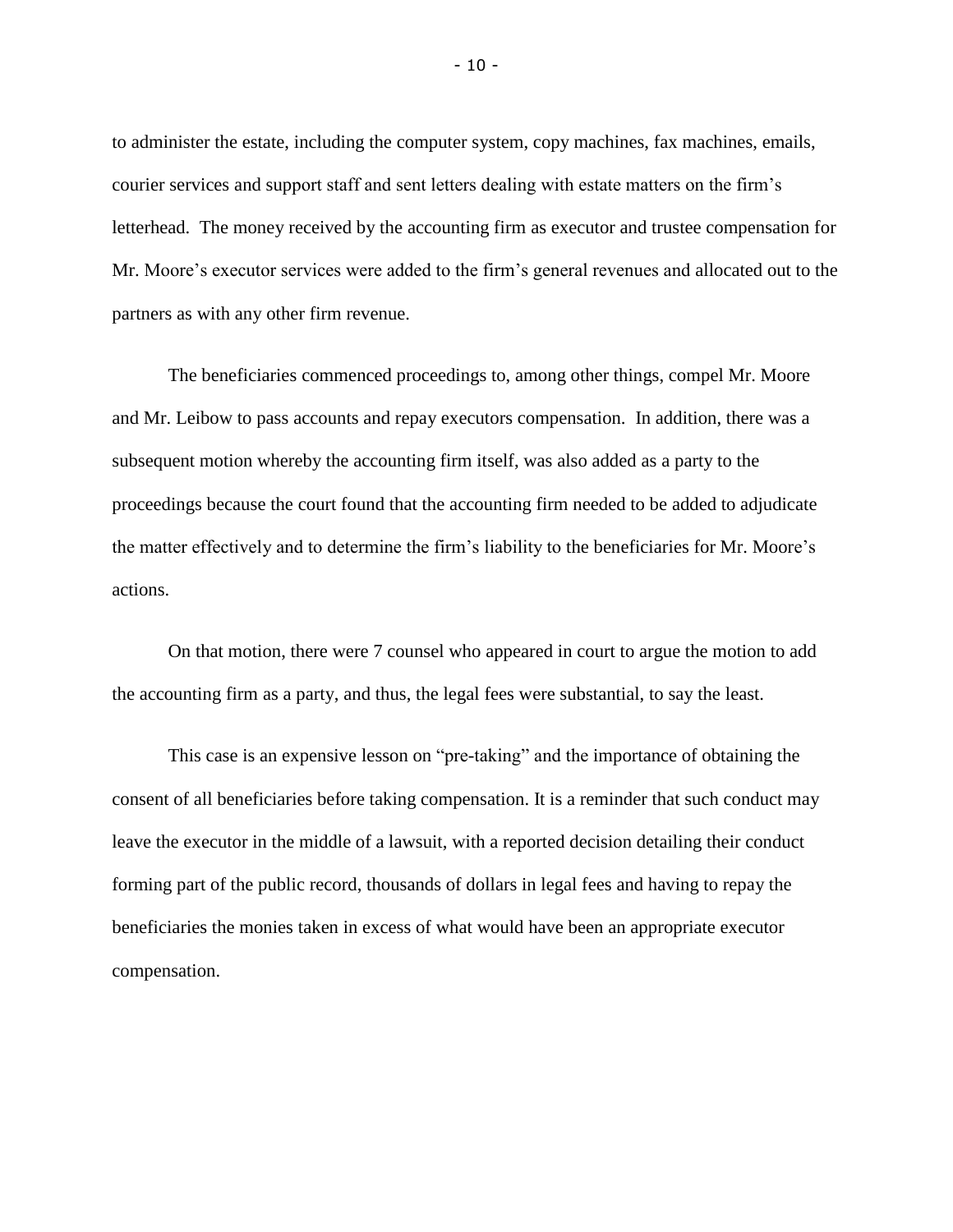# **5. Costs Ramifications**

An award of costs is the amount of money that a party in a litigation is required to pay to the opposing party towards legal fees incurred in the litigation. Traditionally, in estate litigation, costs were usually awarded to all parties, and to be paid out of the estate. More recently, the courts have been more willing to award costs against the unsuccessful party, as is the case in ordinary litigation. In *Susin v. Susin*, <sup>18</sup> a beneficiary applied to the court to have his brother removed as estate trustee. The court reviewed the trustees conduct and determined that he had acted properly and reasonably in administering the estate and ordered costs against the beneficiary. There have been instances, however, where the estate trustees have been ordered to pay costs personally and where they have been ordered to pay the legal costs of the other litigants.<sup>19</sup>

# **6. Conclusion**

While some estate litigation is unavoidable, keeping proper estate accounts and understanding the role of an executor or estate trustee can certainly reduce the risk of conflicts arising or escalating to litigation. Estate litigation can be very expensive and can destroy families, relationships and reputations. Ultimately, the estate trustee's duty is to act in the best interests of the beneficiaries and often, the measuring stick for determining how well that duty has been complied is the quality and level of detail of the estate accounting records kept by the

<sup>18</sup> (2007), 34 E.T.R. (3d) 770.

<sup>19</sup> For example, *Zandersons Estate Re,* 2011 ONSC 6755 (CanLII), and *Teffer v. Schaefers,* 2008 CanLII 46929.